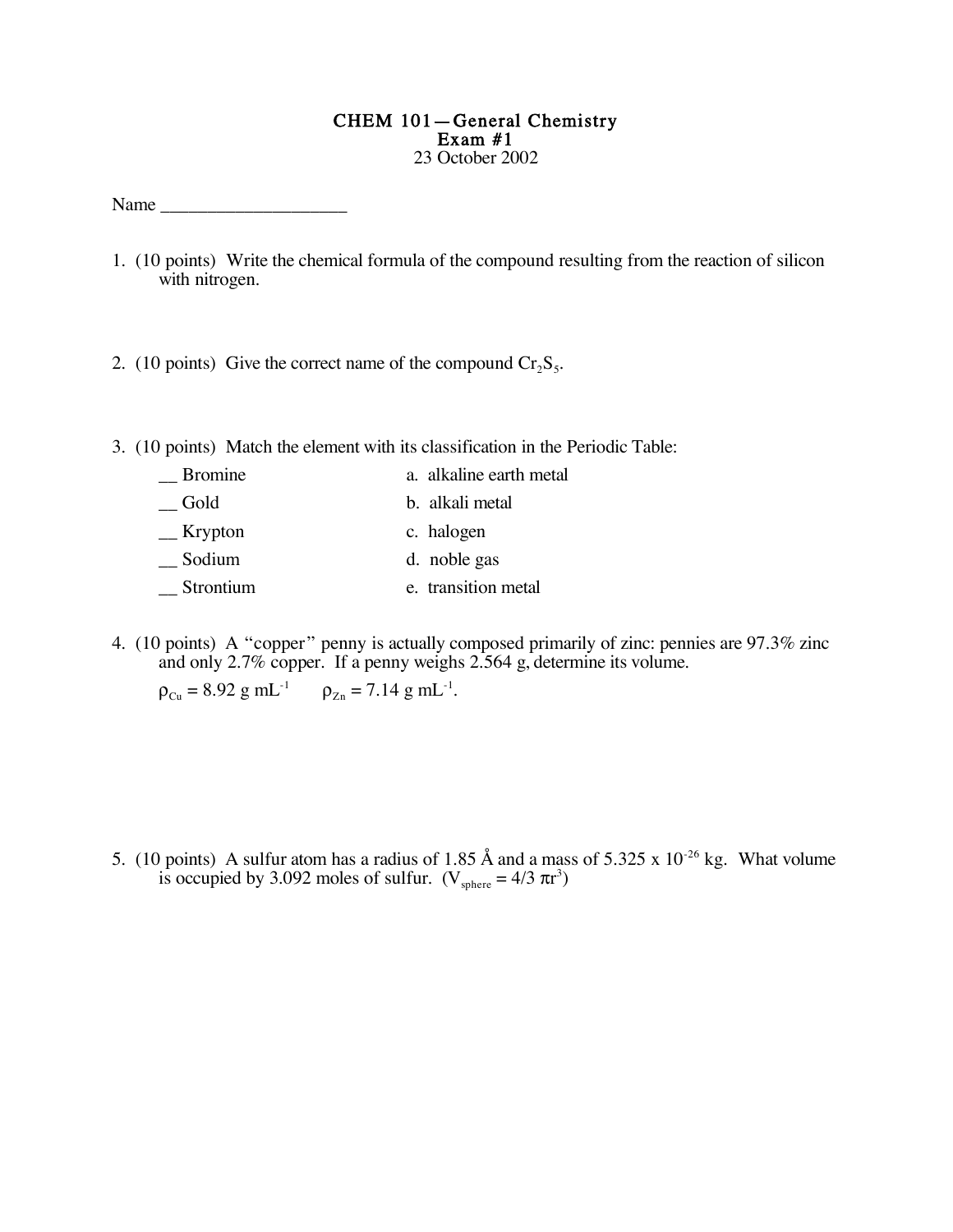6. (20 points) Butane burns with oxygen to form  $CO<sub>2</sub>$  and  $H<sub>2</sub>O$  by the reaction:

 $2$   $\rm C_4H_{10}$  + 13  $\rm O_2$   $\rightarrow$  8  $\rm CO_2$  + 10  $\rm H_2O$ 

If the mass of carbon in the  $CO<sub>2</sub>$  product is 4.016 g, determine the mass of butane burned.

7. (20 points) Serotonin is a compound that conducts nerve impulses in the brain. Elemental analysis of serotonin shows that it contains 68.2% C by mass, 6.86% H by mass, 15.9% N by mass, and 9.08% O by mass. Determine the empirical formula of serotonin.